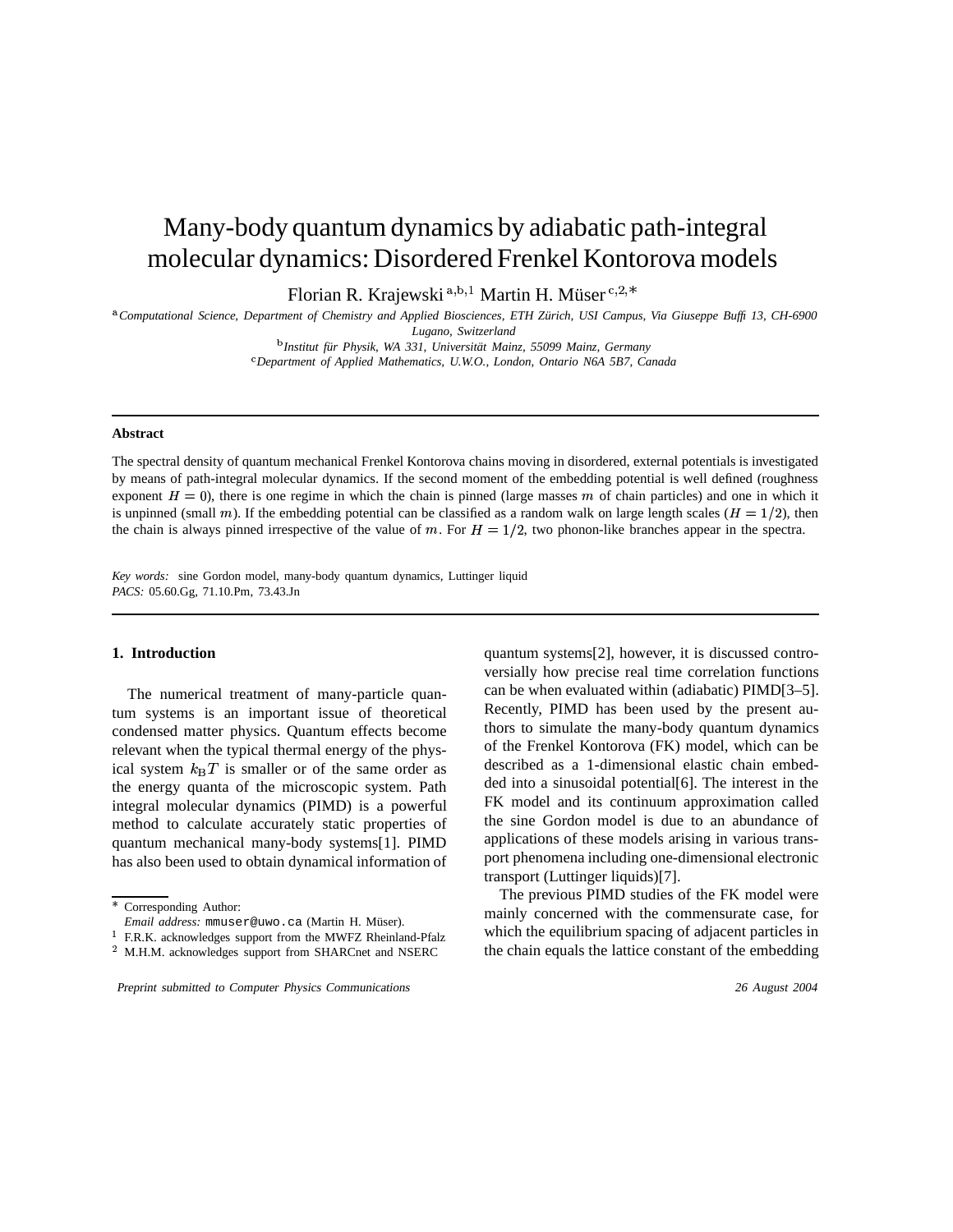potential  $V(x)$ . However, there is also interest in disordered systems, in particular in the interplay of disorder and quantum fluctuations [8]. Here, we want to present results on disordered systems, where the disordered potentials are classified by the roughness exponent  $H$ , which is defined as

$$
\left\langle \left\{ V(x + \Delta x) - V(x) \right\}^2 \right\rangle \propto \Delta x^{2H},\tag{1}
$$

where  $\Delta x$  is the distance between two points at which  $V(x)$  is evaluated. The two cases that will be considered are  $H = 0$ , in which case there is a well-defined second moment of the potential energy surface, and  $H = 1/2$ , which corresponds to a regular random walk on long distances  $\Delta x$ . Since, we employ periodic boundary conditions, Eq. 1 will only be satisfied at distances that are distinctly smaller than half the simulation cell.

### **2. Model, Method and Results**

*Model*

The Hamiltonian in this study is specified by

$$
\hat{H} = \sum_{j=1}^{N} \frac{\hat{p}_j^2}{2m} + \frac{1}{2} K (x_j - x_{j+1})^2 + V(x_j), \tag{2}
$$

where  $\hat{p}_j = -i\partial/\partial x_j$  is the momentum of particle j (Planck's constant = unity). K is the stiffness of <sup>7</sup> the springs connecting two adjacent particles in the chain. Periodic boundary conditions are employed after a length  $2\pi bN$ , where N is the number of particles and  $b$  is defined below.

For  $H = 0$ ,  $V(x)$  is either zero on a length of  $\pi b$ or - with same probability - it takes the functional form of  $V_0\{1 + \cos(x/b)\}$  on an interval of length  $-\pi \leq x/b < \pi$ . The disordered potential with  $H =$  $1/2$  is constructed in the following way: Patches of the functional form  $V_0 \cos(x/b)$  and of the length  $\pi b$ are added where the underlying domain is chosen randomly to be either  $[0, \pi b]$  or  $[\pi b, 2\pi b]$ . The patches are shifted by a constant in a way that no discontinuity in the potential occurs. In the following, we will set  $V_0$  and b to unity. K is chosen throughout to be 0.1. Thus  $K$  is much smaller than the maximum curvature  $(V_0/b^2)$  of the embedding potential so that the 'phase'

 $x_j - 2\pi jb$  is not necessarily a smooth function of the index  $j$ ; hence one may call the chain very discrete. In all simulations, we chose  $N$  large enough to be sufficiently close to the thermodynamic limit (typically in the order of 128), and the temperature  $T$  was chosen so small that no changes in the density of states could be detected when  $T$  was multiplied by a factor of two  $(T = 0.064$  turned out to approximate the ground state accurately). Thus, the spectra shown in the following, effectively correspond to ground state spectra.

#### *Method*

In this work, we present dispersion relations which are calculated within the centroid dynamics framework. As an implementation adiabatic path integral molecular dynamics is used, which is a special variant of PIMD. Here the 'kinetic' masses of the centroid variables are set to the physical values for the masses and the 'kinetic' masses associated to the internal degrees or freedom of the imaginary time paths are collapsed at a frequency larger than the fastest centroid mode. This allows to observe the motion of the centroid variables on an effective potential surface given by the restricted path integral over all imaginary time paths with fixed center of mass. Because of the special choice of the 'kinetic' masses critical slowing down with increasing Trotter number  $P$  is completely eliminated. The spectra  $C(\omega, q)$  are calculated from the the velocity autocorrelation functions of the chain's normal modes.

## *Results for*  $H = 0$

The numerical analysis of the results for the case  $k = 0$  suggests a finite gap for a mass  $m > m_c^{(H=0)}$ and zero gap for  $m < m_c^{(H=0)}$  (see Fig. 1). The critical value for the mass  $m_c^{H=0}$  is larger than the value for the commensurate discrete Frenkel Kontorova model (CDFKM)[6]. For the model potential under consideration, one phonon branch is observed. For masses larger than but in the order of  $m_c$ , it forms a broad band. At  $m < m_c$ , the substrate potential becomes irrelevant and the system shows the same dispersion relation as the CDFKM model in the gapless phase[6]: there is only one relatively narrow branch, which can

2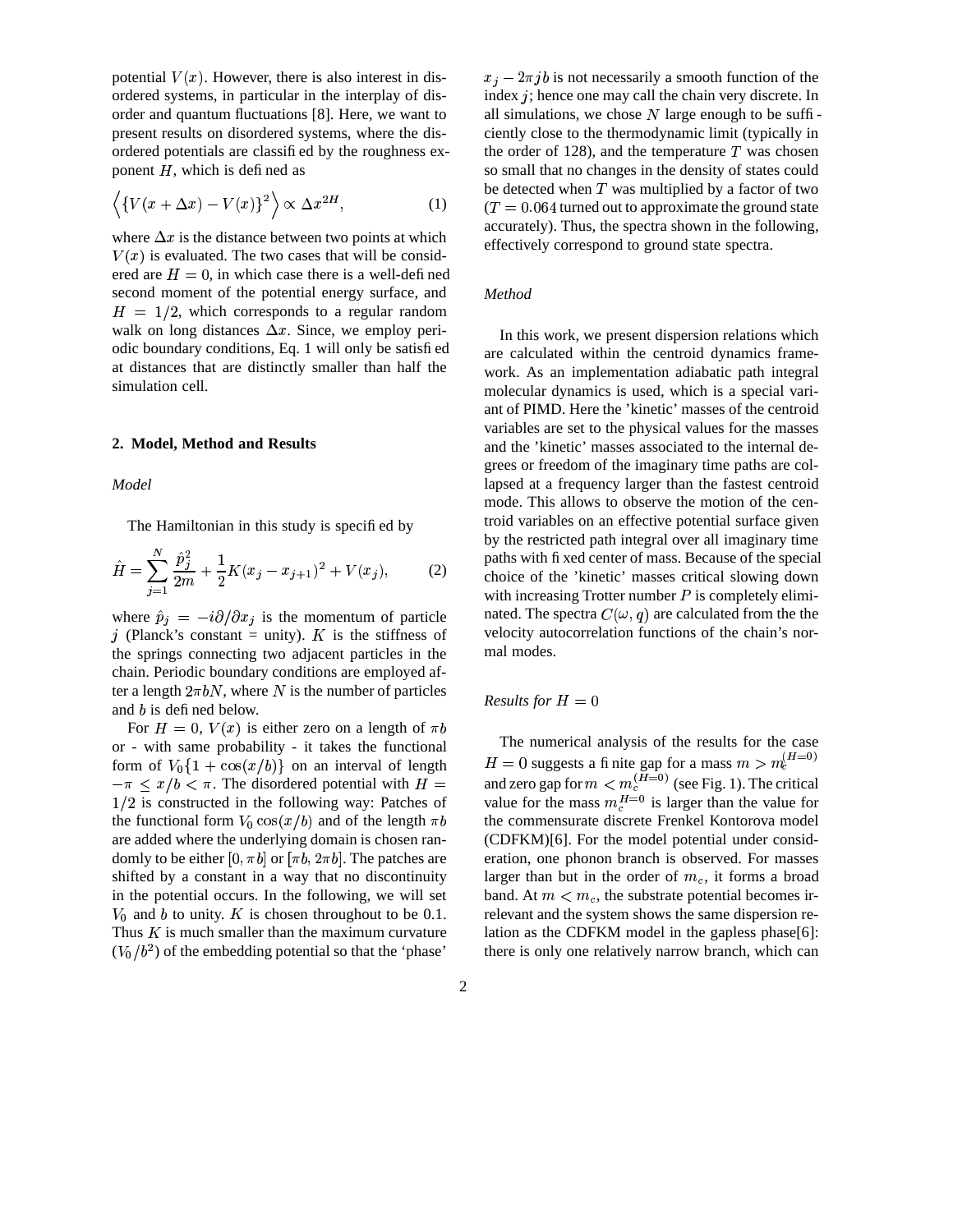be well described with the dispersion relation of a free chain

$$
\omega(q) = 2\sqrt{\frac{K}{m}}\sin\left(qb/2\right) \ . \tag{3}
$$



Fig. 1. Quantum ground state spectra of the velocity autocorrelation function for a system with disordered potential with roughness exponent  $H = 0$ , The results are averages over 12 different realizations of the potential. Top:  $m = 0.1$ , bottom:  $m = 0.02$ . For each dispersion relation, the zero wave vector spectrum  $C(\omega, q = 0)$ is shown separately on the left. Here  $\omega_{c1}(q=0)$  stands for the classical excitation gap of the elastic chain, which is given by  $\omega_{\rm cl}(q=0) = \sqrt{V_0/(b^2m)}$ .

It is worth mentioning that the behavior for chains with random bond lengths embedded into a regular sinusoidal potential  $V_0 \cos(x/b)$  appear to be qualitatively similar to the one discussed above.

# *Results for*  $H = 1/2$

The spectra for quantum dispersion relations for  $H = 1/2$  are shown in Fig. 2 for a mass of  $m = 0.01$ . In the CDFKM this value for the mass corresponds to a model in the depinned phase. Despite the small mass, the chain appears to be pinned, as evidenced by the spectral density, which quickly vanishes as the frequency  $\omega$  approaches zero. A finite-size analysis, which is not shown explicitly, suggests that the  $C(\omega =$  $(0, q = 0)$  vanishes quickly with increasing system size  $N$ . The quantum spectra are compared to those obtained in a classical simulation, in which the temperature  $T$  is chosen such that the classical kinetic energy is equal to the expectation value for the kinetic energy of the corresponding quantum ground state  $(T =$  $\frac{2}{k_{\rm B}}\langle \hat{E}_{\rm kin} \rangle_{\rm gm}$ ). For the classical system,  $C(\omega = 0, q = 1)$ 0) does not change dramatically with increasing  $N$ , in agreement with the predictions by Chauve et al. [10].



Fig. 2. Same as previous figure but for  $H = 1/2$ . The top figure is a quantum mechanical calculation for a mass  $m = 0.01$ . The bottom figure is a classical simulation in which the thermal kinetic energy corresponds to the  $m = 0.01$  quantum ground state kinetic energy. The numerical results are the average over 12 different disorder realizations. A single realization shows many individual sharp lines in the quantum case. It appears that the system is not self-averaging.

3